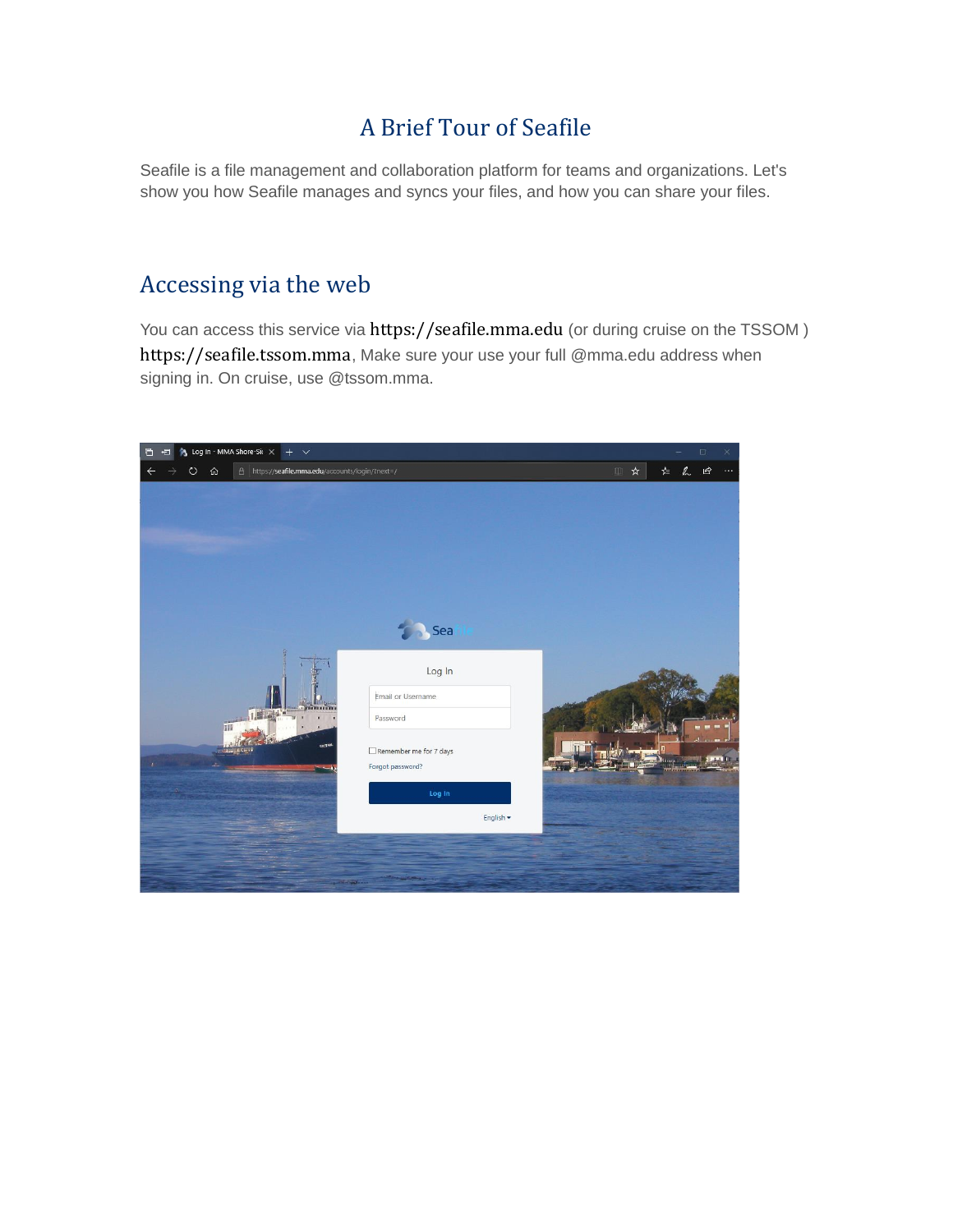| <b>A</b> MMA Shore-Side SeaFil $\times$ + $\vee$<br>后<br>$\oplus$<br>$\Box$ |                                       |              |                      |                             |  |  |
|-----------------------------------------------------------------------------|---------------------------------------|--------------|----------------------|-----------------------------|--|--|
| $\circ$<br>⋒<br>$\rightarrow$<br>A                                          | https://seafile.mma.edu/              |              | $\qquad \qquad \Box$ | $\mathbb{Z}$<br>ピ<br>诈<br>☆ |  |  |
| Seafile                                                                     | <b>D</b> New Library<br>More          |              | Q Search Files       |                             |  |  |
| Files                                                                       | My Libraries                          |              |                      |                             |  |  |
| $\overline{\mathbf{a}}$<br>My Libraries                                     | Name $\triangle$                      |              | Size                 | Last Update                 |  |  |
| κč<br>Shared with me                                                        | 員<br>Applications<br>☆                |              | 379.2 KB             | 6 months ago                |  |  |
| Shared with all<br>Æ.                                                       | 肙<br>☆<br>Desktop                     |              | 4.7 GB               | 3 days ago                  |  |  |
| 28<br>Shared with groups<br>$\blacktriangleleft$                            | 局<br>☆<br>File                        | Share<br>i o | 3.4 KB               | 5 months ago                |  |  |
| <b>Tools</b>                                                                | 晨<br><b>Library Applications</b><br>☆ |              | 35.3 MB              | 6 months ago                |  |  |
| ★<br>Favorites<br>O<br><b>Activities</b>                                    | 启<br>My Library<br>☆                  |              | 1.2 GB               | 2 days ago                  |  |  |
| π<br><b>Published Libraries</b>                                             | Æ<br>senf-master<br>☆                 |              | 25.5 MB              | 6 months ago                |  |  |
| <b>Linked Devices</b>                                                       | 員<br>Uploads<br>☆                     |              | 0 bytes              | 2 days ago                  |  |  |
| <b>Share Admin</b><br>4                                                     |                                       |              |                      |                             |  |  |

Once signed in, you can upload and share files by using the "share" icon. The icon will appear as you hover your mouse over what you would like to share,

#### Libraries

Seafile organizes your files into file libraries. Each library can be synced and shared separately. When you log in to Seafile website for the first time, Seafile creates a personal library for you.

You may have a look at the default library.

| <b>Seafile</b>                                           | Upload<br>New                                                                     |      |          | Ą.          | $(-)$ -                                 |
|----------------------------------------------------------|-----------------------------------------------------------------------------------|------|----------|-------------|-----------------------------------------|
| Files                                                    | My Libraries / My Library                                                         |      |          |             | $\begin{tabular}{c} \top \end{tabular}$ |
| My Libraries                                             | $\qquad \qquad \qquad \qquad \qquad \qquad \qquad \qquad \qquad \qquad$<br>Name + |      | Size     | Last Update |                                         |
| $\mathbf{C}^{\bullet}$ Shared with me<br>Shared with all | ■ ☆<br>÷<br>seafile-tutorial.doc 2                                                | 土村盲目 | 293.5 KB | 2019-03-22  |                                         |
| Shared with groups                                       |                                                                                   |      |          |             |                                         |
| Tools                                                    |                                                                                   |      |          |             |                                         |
| $\bigstar$ Favorites                                     |                                                                                   |      |          |             |                                         |
| Linked Devices                                           |                                                                                   |      |          |             |                                         |
| Share Admin                                              |                                                                                   |      |          |             |                                         |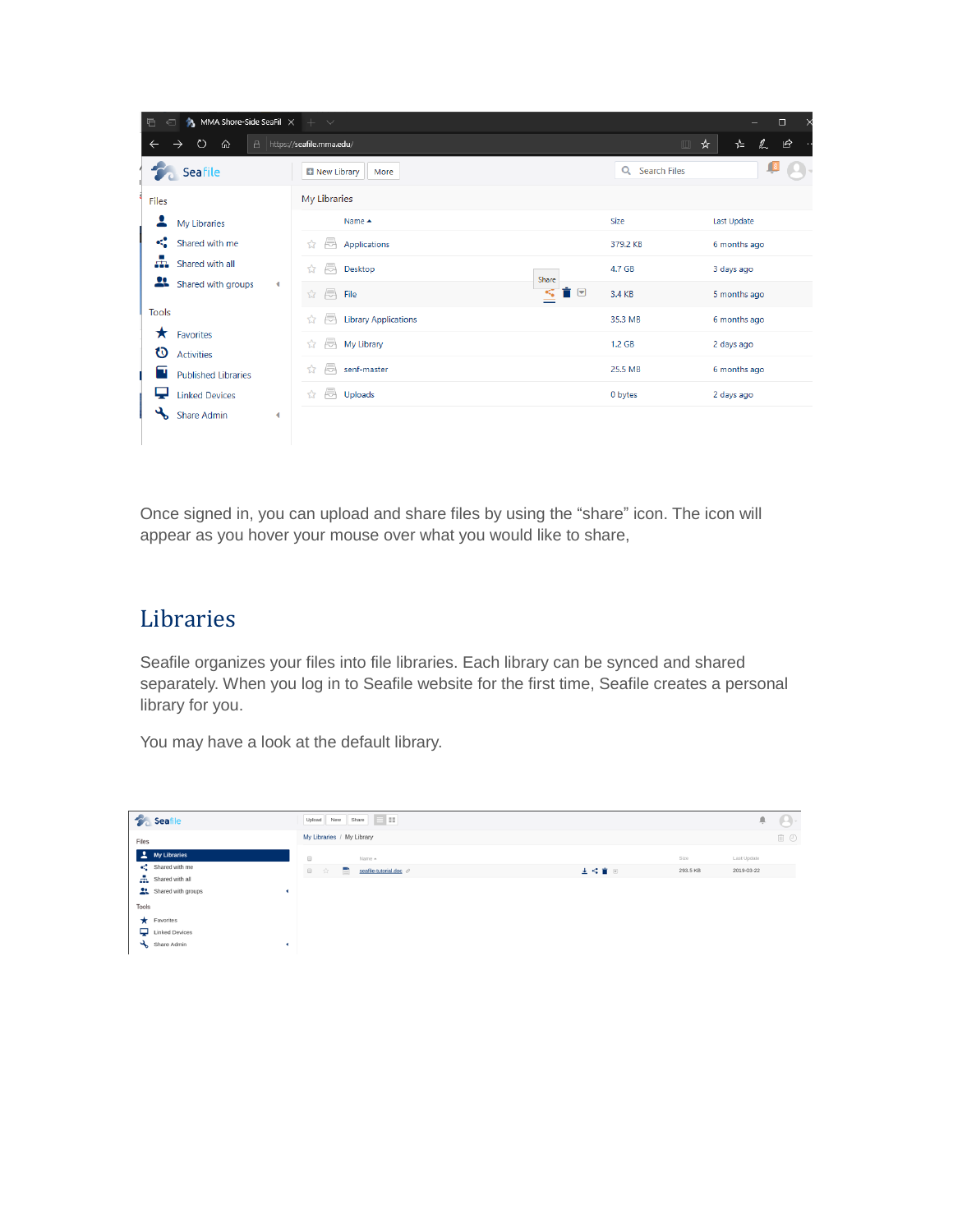# Syncing a Library

You can sync a library to your computer after installing the Seafile client. Please contact the MMA helpdesk for installing the client. After installation, you need to login to your Seafile server by entering the server address https://seafile.mma.edu (or during Cruise on the TSSOM )https://seafile.tssom.mma your account email address.

| <b>23</b> Add an account       |                                                               |              | $\times$ |
|--------------------------------|---------------------------------------------------------------|--------------|----------|
| Add an account                 |                                                               |              |          |
| Server:                        | https://seafile.tssom.mma<br>For example: https://seacloud.cc | $\checkmark$ |          |
| Email / Username:<br>Password: | or http://192.168.1.24:8000<br>admin@tssom.mma<br>            |              |          |
| Computer Name:                 | Automatic Login<br>IT-Jake                                    |              |          |
|                                | e.g. Jim's laptop                                             |              |          |
| Single Sign On                 |                                                               | Login        | Cancel   |

You will also be presented with a certificate error, this is normal and should not be a source of concern.



After you successfully login, Seafile client syncs your personal library to your computer. A virtual disk pointing to the downloaded personal library folder will be created. Any files or folders you drop into the virtual disk will be synced to Seafile server.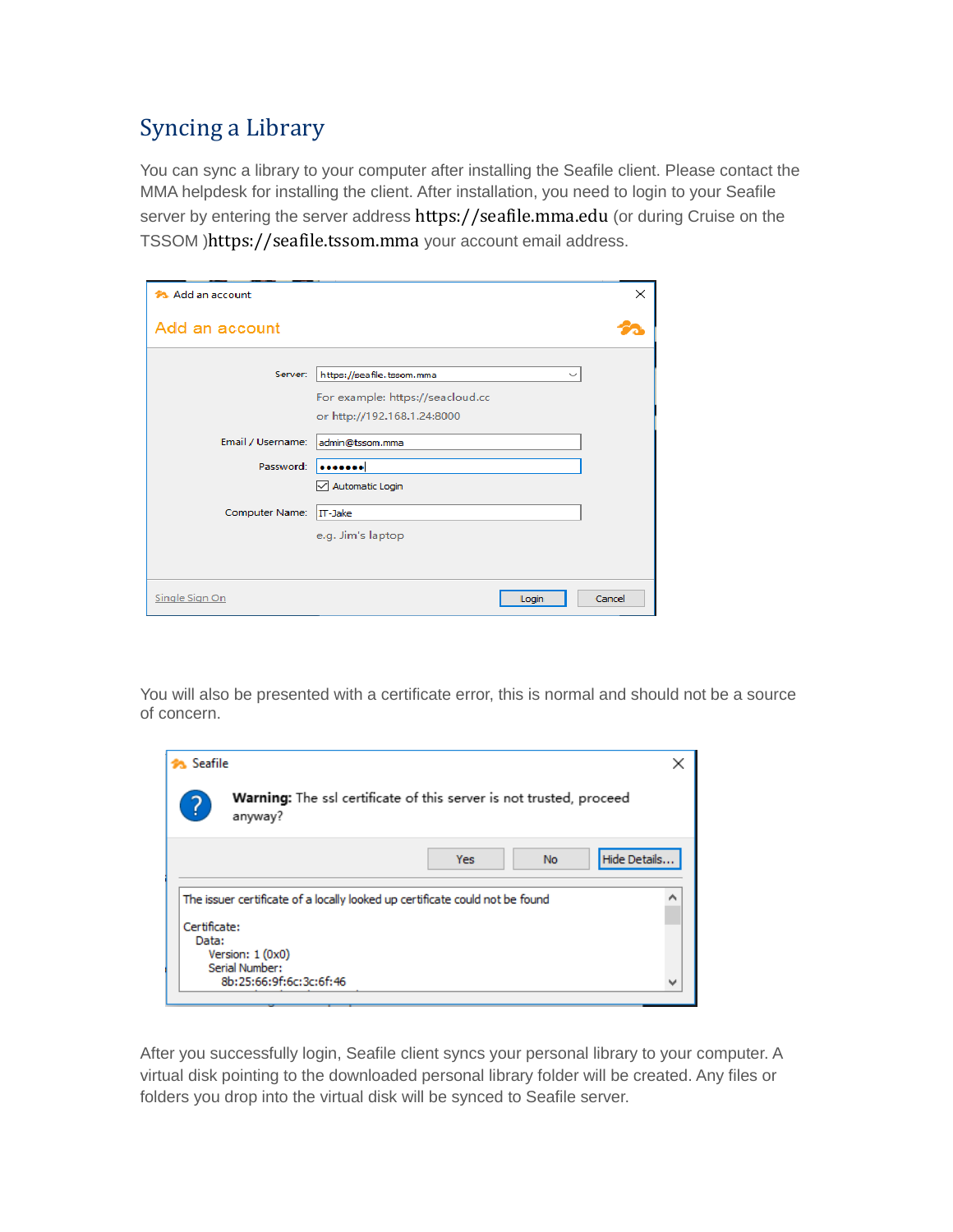You can find more libraries in the client's window. You may sync them to the computer when you need them.



## Sharing Libraries

On the Seafile website, you can share libraries or folders in a library to other users. You may share to individual users or to a group.

There're two ways to share a library to a group:

- Create a shared library in a group;
- Click the "share" button next to the library on the "My Home" page.

| Share Link         | User                                         | Permission |        |
|--------------------|----------------------------------------------|------------|--------|
| <b>Upload Link</b> | Search users or enter emails and press Enter | Read-Write | Submit |
| Share to user      |                                              |            |        |
| Share to group     |                                              |            |        |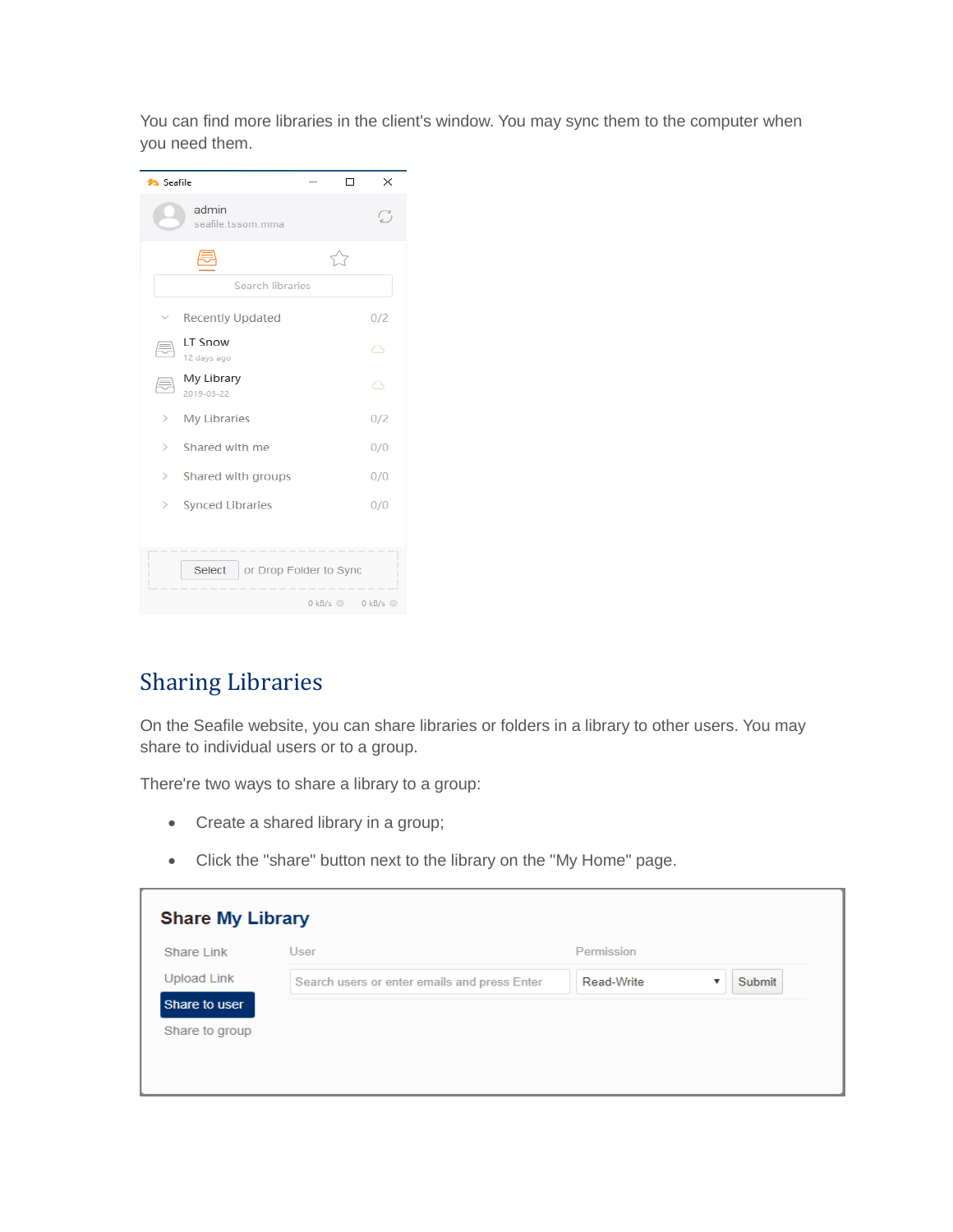You can fine tune the permission of this share. You may either set "read-write" permission or "read-only" permission.

## Mobile Clients

Seafile comes with clients for iOS and Android. From mobile clients you can access and share your files, or participate in group discussions.

#### Managing files with libraries

Seafile uses "libraries" to organize your files. A library is a top level container for a set of files and folders. You can create a library for each project you work on, or each document type you want to save in Seafile. A library works mostly like a top level folder. But it also has some special properties:

Each library keeps its own file modification history. There is no global file modification history across all libraries.

Each library can be synced to desktop clients separately. You can choose which libraries to be synced.

When you log into Seafile's web app for the first time, Seafile automatically creates a default library named "My Library" for you. You can also create more libraries. Here is what it looks like when you've created a few libraries.

| <b>Files</b>                                 | <b>Mine</b>                                                                                |             | <b>D</b> New Library |
|----------------------------------------------|--------------------------------------------------------------------------------------------|-------------|----------------------|
| <b>Mine</b><br>д                             |                                                                                            |             |                      |
| $\mathbf{e}_{n}^{\star\mathbf{0}}$<br>Shared | Name                                                                                       | <b>Size</b> | Last Update ▲        |
| Ā.<br>Organization                           | My Library                                                                                 | 23 bytes    | 7 days ago           |
| 23.<br>Groups<br>$\overline{\phantom{a}}$    | test-rename<br>⇔                                                                           | 1.8 MB      | 9 days ago           |
| # All Groups                                 | test upload                                                                                | 64 bytes    | 2015-11-24           |
| $#$ test<br>$#$ xjqtest                      | <b>Germany</b><br>⇔                                                                        | 623.2 KB    | 2015-08-27           |
| # 市场和销售                                      | $\leftrightarrow$ 1                                                                        | 18.5 MB     | 2015-07-27           |
| # 海文互知<br># 运维                               | <del></del> images                                                                         | 8.2 MB      | 2015-05-14           |
| ۰<br><b>Tools</b>                            | <b>A</b> encrypted                                                                         | 8.9 MB      | 2015-01-24           |
| <b>Starred</b><br>★                          | $\left( \begin{array}{c} \begin{array}{c} \end{array} \end{array} \right)$<br><b>swiss</b> | 2.4 MB      | 2014-11-15           |
| <b>Activities</b><br>τo                      | 20101104-专利申请确认                                                                            | 20.4 MB     | 2014-06-24           |
| $-$                                          |                                                                                            |             |                      |

 $\Box$  Devices

You can navigate into a library and manage your files and folders. You can upload, download, rename, move, copy and delete files.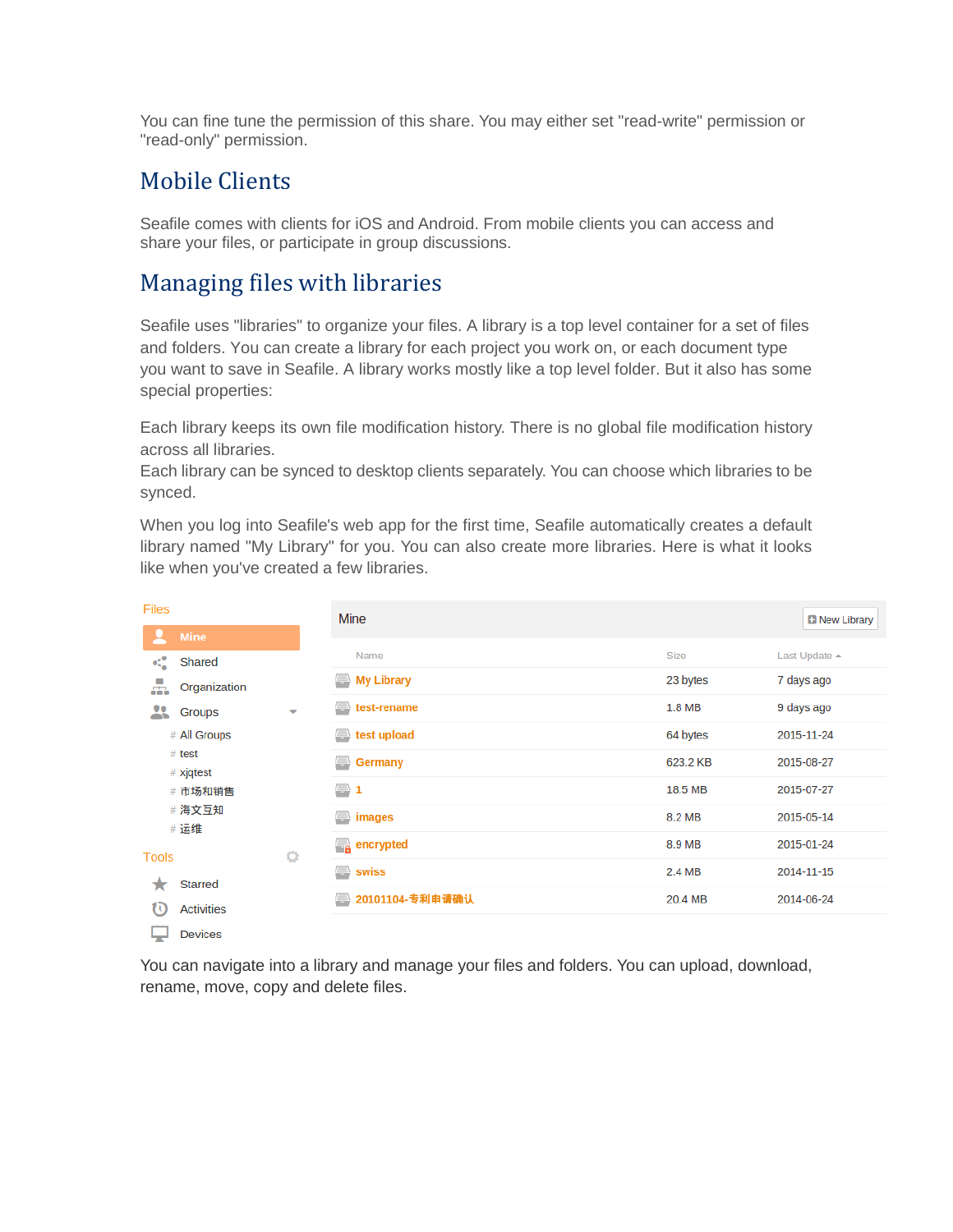| <b>Files</b>                                                 |                        |   |                     | Groups / 海文互知 / seafile-design /        |        |                   |                 |                                 |                    |         |
|--------------------------------------------------------------|------------------------|---|---------------------|-----------------------------------------|--------|-------------------|-----------------|---------------------------------|--------------------|---------|
| ደ                                                            | Mine                   |   | D.                  | D<br>Ť                                  | Upload | <b>New Folder</b> | <b>New File</b> | Share                           | 画<br>æ             | $\odot$ |
| $\mathbf{e}_{\mathbf{e}_\mathbf{e}}^{\mathbf{e}_\mathbf{e}}$ | Shared                 |   |                     |                                         |        |                   |                 |                                 |                    |         |
| А.                                                           | Organization           |   |                     | Name $\blacktriangledown$               |        |                   |                 | <b>Size</b>                     | <b>Last Update</b> |         |
| 용                                                            | <b>Groups</b>          | ۳ |                     | 宣传用材料<br>一                              |        |                   |                 |                                 | 2014-11-11         |         |
|                                                              | # All Groups<br># test |   |                     | 宣传册<br>一                                |        |                   |                 |                                 | 2014-11-11         |         |
|                                                              | $#$ xjqtest            |   | $\overline{\smile}$ | 设计参考<br>芦                               |        |                   | 土米市             | $\overline{\mathbf{v}}$         | 2015-04-28         |         |
|                                                              | # 市场和销售                |   | г                   | 名片<br><b>Contract Contract Contract</b> |        |                   |                 | Rename                          | 2014-11-13         |         |
|                                                              | # 海文互知<br># 运维         |   |                     | seafile截图<br>一                          |        |                   |                 | Move<br>Copy<br>Open via Client | 5 days ago         |         |
| <b>Tools</b>                                                 |                        | o |                     | <b>to</b> old                           |        |                   |                 |                                 | 2015-07-11         |         |
| ★                                                            | <b>Starred</b>         |   |                     | not-used<br>—                           |        |                   |                 |                                 | 2015-04-03         |         |
| tū                                                           | <b>Activities</b>      |   |                     | new-design<br>广                         |        |                   |                 |                                 | 3 days ago         |         |
| 57                                                           | <b>Devices</b>         |   |                     | mac<br>−                                |        |                   |                 |                                 | 2014-12-09         |         |
|                                                              | <b>Share Admin</b>     |   |                     | $\overline{\phantom{a}}$ logo           |        |                   |                 |                                 | 2015-07-27         |         |

After [syncing a library with desktop client,](https://www.seafile.com/en/help/install/) you can do any file operations inside the local library folder. The operations will be uploaded to the server.

# Restoring Deleted Files and Folders

Each library in Seafile tracks your file deletion operations automatically. Sometimes you find files are deleted mistakenly. You can find back your delete files in the trash bin of each library. Here is how to use the trash bin feature:

- In Seafile Web App, navigate into the parent folder containing the deleted file or folder.
- Click the "trash" icon in the library operation bar. The deleted files and folders will be listed in deletion time order. In the bottom of the list, you can click the "more" button to load more deleted files.
- In the deleted files list, you can restore file and folders. If a file or folder's parent folder has been deleted, it will be restored to the library's root folder.
- Note that the trash bin only contains files and sub-folders deleted under the current folder. Files deleted in the sub-folders of the current folder are also included in the list.

#### Finding Older Version of Files

Seafile tracks the modification history of all files. Whenever a file is modified, a new version is created, while the old version is still kept for a configurable period. When you want to access an older version of a file, the file history feature becomes very handy. To list all the versions of a file:

- In Seafile Web App, navigate into the folder containing the file. Move the cursor onto the row of that file. An operation menu will appear. You can click the "History" button in that menu.
- A list of all versions of that file will be displayed in time order, from newer to older. The list also contains the file's rename history.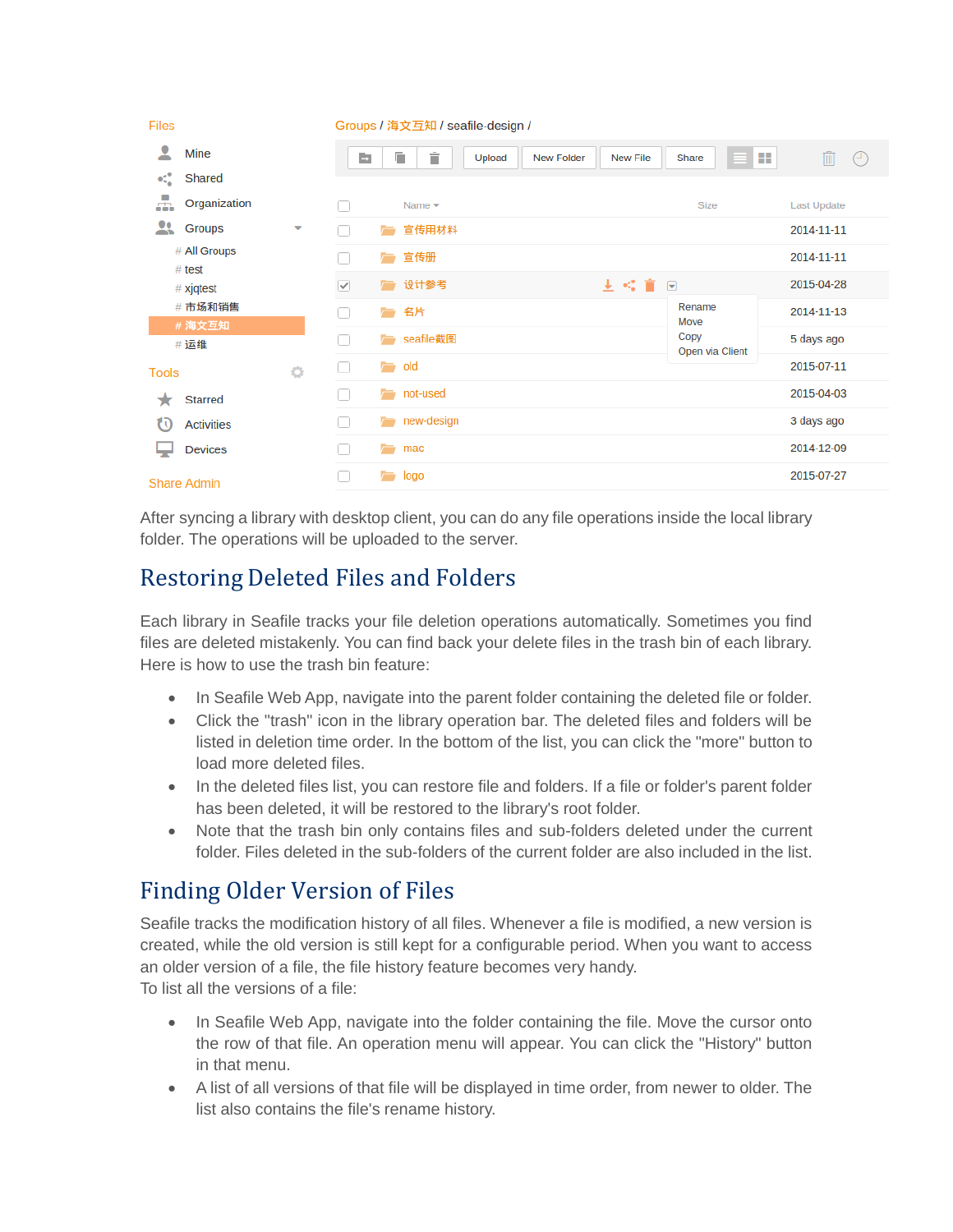You can download, restore, view any version of the file. For text files, you can also compare the content of two versions.

### Library History and Snapshots

Seafile tracks modification history for the entire library. Whenever a file operation applies to a library (file update, file deletion etc.), Seafile creates a "snapshot" of the previous state of the library. The snapshot contains the complete file and folder structure of the library.

In some cases, you have changed a lot of files in the library, and find that you want to revert all these changes. Restoring many files to their old versions can be tedious. At this time, the snapshot feature becomes very handy. You can restore the entire library to any point in the past. All the files in the library will be restored to that point of time, all at once. It works like a "time machine" for the library.

To view library history and snapshots:

- In Seafile Web App, navigate into the root folder of a library. Click the "History" icon in the library navigation top bar. All the change record of the library will be displayed in a list.
- Click the "view snapshot" link on any modification record. You'll see the library state at the point of time.
- In the snapshot view, you can download or restore any file or folder. If you're the library's owner, you can restore the entire library to this point of time.

### Setting Library History Retention Period

A library's history retention period length controls how long can you access your history data in the following features:

- [Restore deleted files:](https://www.seafile.com/en/help/restore_files/) you cannot restore files and folders deleted before the retention period.
- [File versions:](https://www.seafile.com/en/help/file_history/) you cannot access file versions older than the retention period.
- [Library history and snapshots:](https://www.seafile.com/en/help/snapshot/) you cannot access library snapshots older than the retention period.

The retention period of old files versions can be configured for each library, separately. You must be the library's owner to set the retention period. To set retention period length:

- In Seafile Web App, click the "Mine" tab in the navigation panel (as in the below screen shot). All libraries owned by you will be listed.
- Move the cursor onto the row of the library. An operation menu will appear. Click "History Setting" in the drop-down menu.
- In the pop-up dialog, you can set the length of file retention period.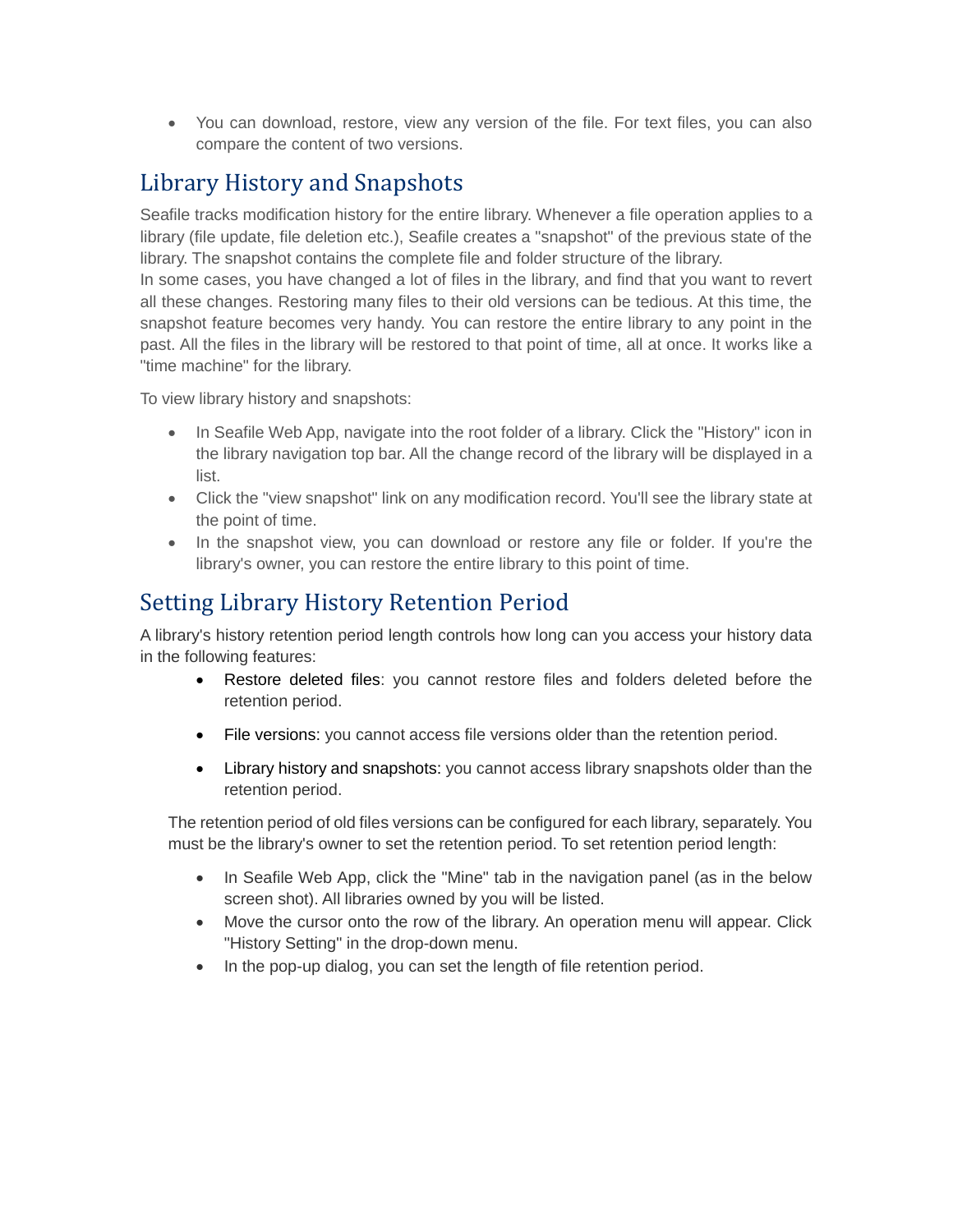| <b>Files</b>                          | <b>Mine</b>         |                                           | <b>B</b> New Library |
|---------------------------------------|---------------------|-------------------------------------------|----------------------|
| <b>Mine</b>                           |                     |                                           |                      |
| ×.<br>Shared                          | Name                | Size                                      | Last Update ▲        |
| А.<br>Organization                    | My Library          | 23 bytes<br>≪ 盲 ⊡                         | 7 days ago           |
| 29<br><b>Groups</b><br>٠              | test-rename         | Rename                                    | 10 days ago          |
| # All Groups<br># test<br>$#$ xjqtest | test upload<br>⇔    | <b>Transfer</b><br><b>History Setting</b> | 2015-11-24           |
|                                       | <b>Germany</b><br>⇔ | <b>Share Links</b>                        | 2015-08-27           |
| # 市场和销售                               | $\leftrightarrow$ 1 | <b>Folder Permission</b>                  | 2015-07-27           |
| #  implies<br># 运维                    | $\equiv$ images     | 8.2 MB                                    | 2015-05-14           |

# Deleting a Library

You can delete a library you own. Unlike the files and folders in the library, a deleted library currently cannot be restored by the user. But the Seafile server's administrator can restore a deleted library for users. In the future, we may allow the end users to restore a deleted library. After a library is deleted, it has following effects:

- Share of the files and folders within this library are all canceled.
- Desktop clients synced with this library cannot sync with it any more. But the local files on the client won't be deleted.

## Viewing Files within Web App

Some document types can be directly opened and viewed within the Seafile Web App. When you click on these files in the web app, a new tab will be opened in the web browser to show the contents. The currently supported document types are:

- Microsoft Office Doc: .doc, .docx (Pro Edition Server only)
- Microsoft Office PowerPoint: .ppt, .pptx (Pro Edition Server only)
- Microsoft Office Excel: .xls, .xlsx (Pro Edition Server only)
- LibreOffice files
- PDF files
- Image files (shown in galery view): .jpg, .png
- Markdown files: .md
- Various source code files
- Text files: .txt, .log

#### Editing Markdown Files

Markdown is a lightweight markup language. It allows people "to write using an easy-to-read, easy-to-write plain text format, then convert it to structurally valid XHTML (or HTML)". Seafile supports editing and viewing Markdown files directly in the web app.

#### Full-text File Search

If you're using a Pro Edition Server, you can search file and folder names, as well as the content of certains files, in the Seafile web app. Currently Seafile can search the contents of the following file types: